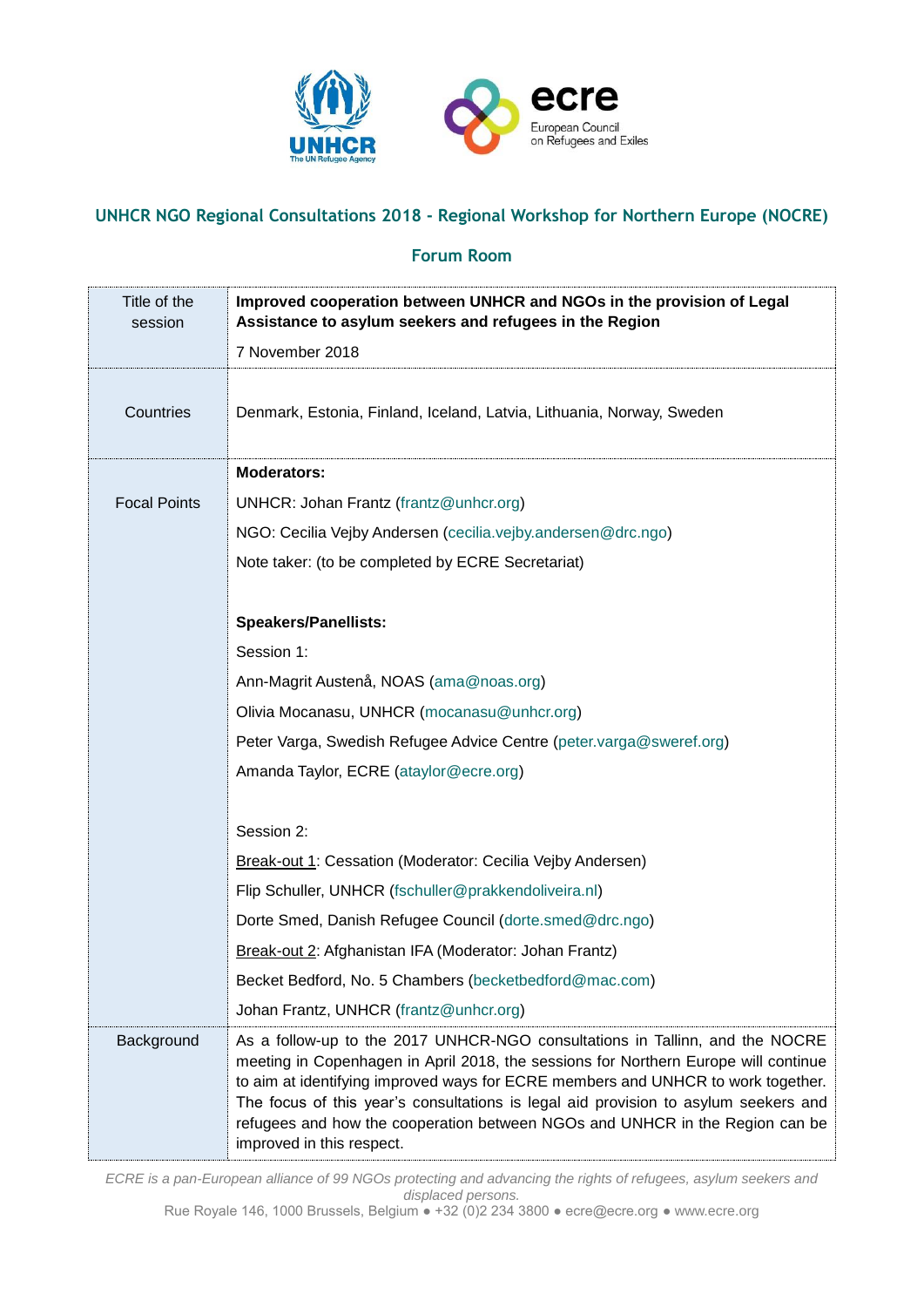|                                                                | The first session will focus on seeking to identify ways to improve stronger cooperation<br>and support between UNHCR and NGOs in the Region.                                                                                                                                                                                                                                                                                                                                                                                                                                           |  |  |
|----------------------------------------------------------------|-----------------------------------------------------------------------------------------------------------------------------------------------------------------------------------------------------------------------------------------------------------------------------------------------------------------------------------------------------------------------------------------------------------------------------------------------------------------------------------------------------------------------------------------------------------------------------------------|--|--|
|                                                                | In Sweden, UNHCR has recently launched a cooperation project with the Swedish<br>Refugee Advice Centre, aimed at strengthening legal aid and litigation efforts. In the<br>Norwegian context, UNHCR and NOAS have an existing litigation group. On the basis<br>of these experiences as well as a presentation of the ELENA network and the overall<br>strategic partnership between UNHCR and ECRE on strategic litigation, the session<br>will provide room for a discussion on how to improve cooperation and what the regional<br>priorities within litigation in asylum cases are. |  |  |
|                                                                | The second session will break-out in two group focussing on two themes of relevance<br>to the Region, namely Cessation and Afghanistan internal flight alternative (IFA). In both<br>groups speaker with litigation experience within the selected themes will share<br>experiences and legal arguments, and input to a joint discussion of possible plans for<br>strategic litigation and cooperation in the Region within these areas.                                                                                                                                                |  |  |
| Overall objectives<br>of the 2018<br>Regional<br>Consultations | To strengthen the provision of high quality legal aid for asylum seekers and refugees<br>through better cooperation between the NGOs and UNHCR in the Region.                                                                                                                                                                                                                                                                                                                                                                                                                           |  |  |
| Objectives of                                                  | <b>Session 1:</b>                                                                                                                                                                                                                                                                                                                                                                                                                                                                                                                                                                       |  |  |
| each session<br>&<br>Guiding<br>Questions                      | Have inputted to ECRE/UNHCR strategic partnership on strategic litigation<br>which is to be expanded in 2019 with clear regional priorities on e.g. training<br>and support to litigation effort.<br>Identify key elements in a plan for a stronger cooperation between UNHCR and<br>NGOs in the region.                                                                                                                                                                                                                                                                                |  |  |
|                                                                | <b>Guiding questions</b>                                                                                                                                                                                                                                                                                                                                                                                                                                                                                                                                                                |  |  |
|                                                                | Identify possible needs in the region which could be supported by the<br>٠<br>ECRE/UNHCR partnership on strategic litigation (training/support to litigation)<br>How could cooperation between NGOs and UNHCR in the region<br>be<br>improved?                                                                                                                                                                                                                                                                                                                                          |  |  |
|                                                                | <b>Session 2:</b>                                                                                                                                                                                                                                                                                                                                                                                                                                                                                                                                                                       |  |  |
|                                                                | Have shared experiences with national practice and litigation strategies within<br>the two areas.<br>Draft a plan for continued support and cooperation between UNHCR and NGOs<br>as well as between NGOs within the two areas.                                                                                                                                                                                                                                                                                                                                                         |  |  |
|                                                                | Guiding questions - Cessation                                                                                                                                                                                                                                                                                                                                                                                                                                                                                                                                                           |  |  |
|                                                                | What national practices on cessation exist in the region?<br>How can we litigate cessation cases in the context of subsidiary protection and<br>refugee status respectively?<br>What are the possible legal avenues?<br>٠                                                                                                                                                                                                                                                                                                                                                               |  |  |
|                                                                | Guiding questions - Afghanistan IFA                                                                                                                                                                                                                                                                                                                                                                                                                                                                                                                                                     |  |  |
|                                                                | What national practices on cessation exist in the Region?<br>What legal arguments can be advanced?<br>What are the possible legal avenues?<br>٠                                                                                                                                                                                                                                                                                                                                                                                                                                         |  |  |
|                                                                |                                                                                                                                                                                                                                                                                                                                                                                                                                                                                                                                                                                         |  |  |

*ECRE is a pan-European alliance of 99 NGOs protecting and advancing the rights of refugees, asylum seekers and displaced persons.* Rue Royale 146, 1000 Brussels, Belgium ● +32 (0)2 234 3800 ● ecre@ecre.org ● www.ecre.org